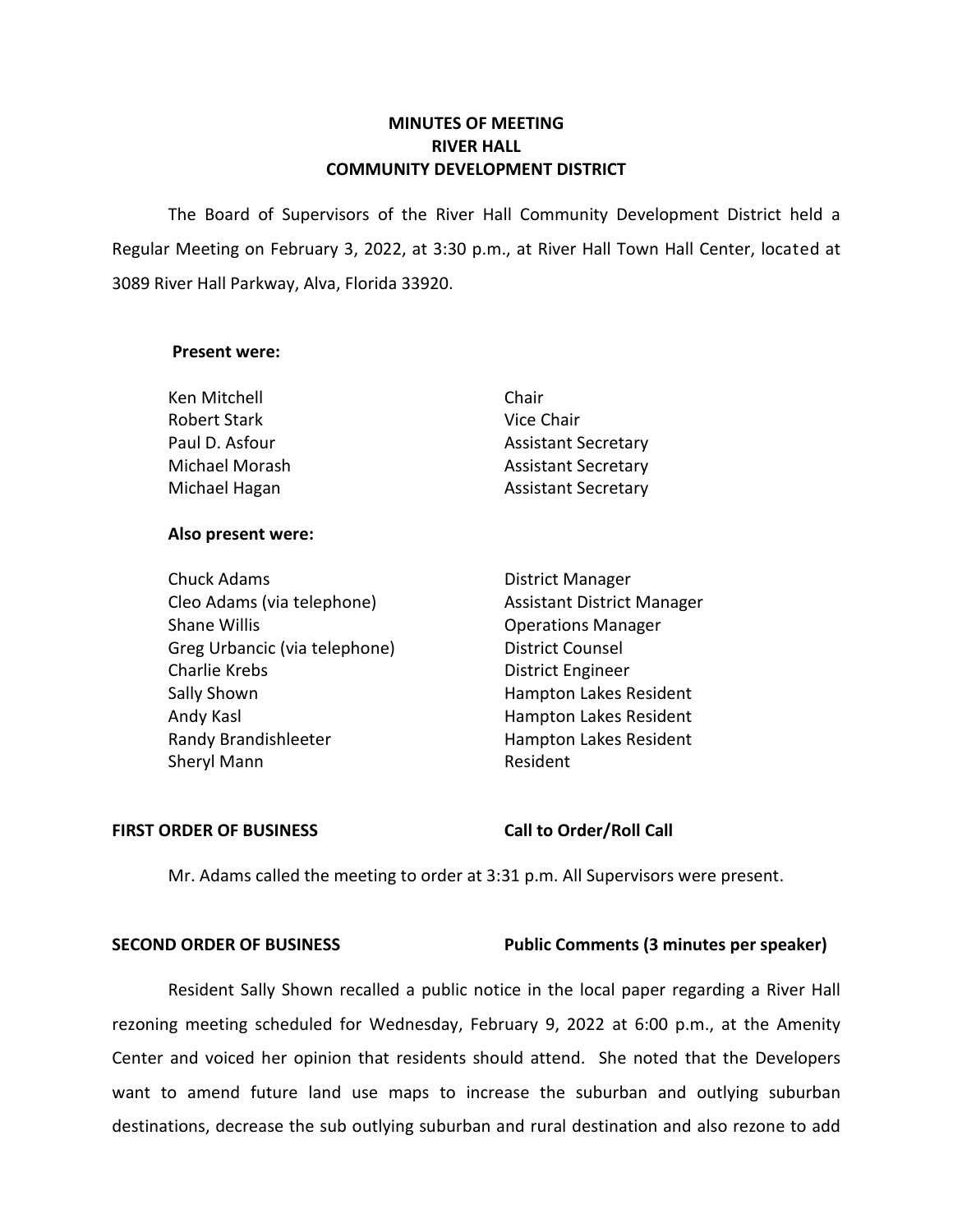489 dwelling units on 10 acres. She discussed the River Hall Map Amendment, the River Hall Administrative Amendment and a Development Order for the South Crossing.

Resident Randy Brandishleeter asked for the Board's thoughts and concerns regarding the proposed rezoning. He stated that additional rezoning meetings would likely be scheduled, depending on how many individuals attend the February 9, 2022 meeting.

Discussion ensued regarding previous rezoning proposals, the number of additional homes/units slated for construction in River Hall, the proposed development area, the greenspace, Parcels H, C and Z in Hampton Lakes, the Declaration and the golf course expansion.

Resident Andy Kasl asked for an update on the unfinished fence on the Portico side, south of Hampton Boulevard, and inquired about whether the Board is aware of the gate on the southern end of the fence that connects to East Hampton Circle. Mr. Krebs stated there was no update other than the Developer previously ordered a permanent fence. Mr. Mitchell stated the Board is aware of the connecting gate and that the Cascades installed a gate in the north part of Portico. Discussion ensued regarding needing a gate on the south end, trespassers and golf carts wandering over the berm, random individuals checking on the ponds, an emergency gate with bollards, Lennar and GreenPointe and reporting trespassers to a certain Sheriff's Department officer. Mrs. Adams stated the Lee County Sheriff's Officers' name is John Seadudo, who can be reached at 239-887-8015 or [jseadudo@sheriffleefl.org](mailto:jseadudo@sheriffleefl.org) 

## **THIRD ORDER OF BUSINESS Developer Update**

Mr. Adams stated Mr. Miars was not in attendance today and urged the Board Members to email their questions to him.

# **FOURTH ORDER OF BUSINESS Continued Discussion: Mustang Sub Station Landscaping**

Mr. Willis reported the following:

 $\triangleright$  He recently conferred with David, from Pulte Homes, and Pulte was unhappy with the appearance of the buffer and is willing to fund installation of additional shrubs and trees to add more height to the buffer.

2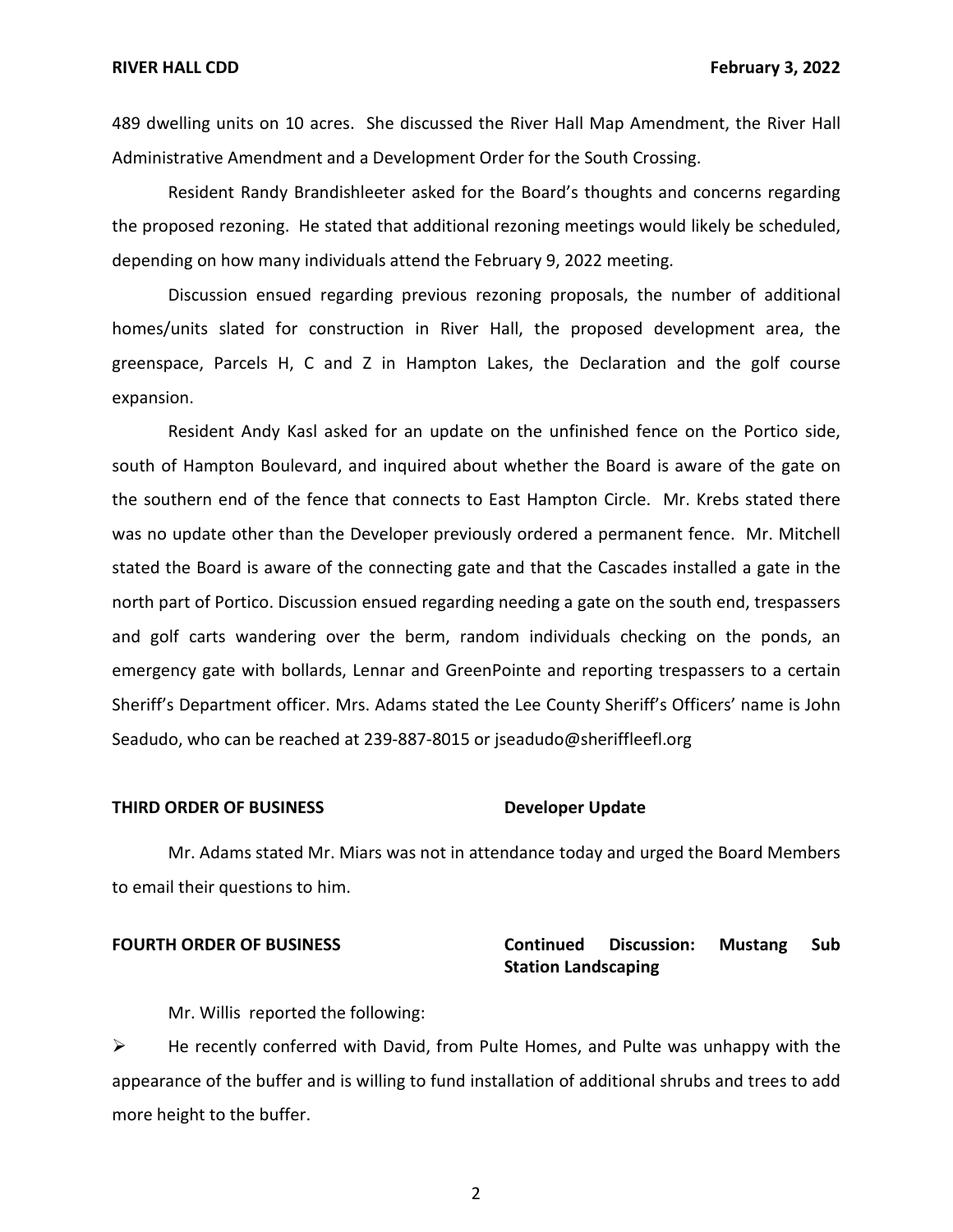$\triangleright$  GulfScapes submitted a Change Order to the maintenance agreement. The cost would be \$2,000 to service the landscape buffer for a total of eight months.

Mr. Stark stated Florida Power & Light (FPL) would be installing a gate across Hickey Creek Road on the north side of the right-of-way (ROW), a fence on the north side and a fence on the east side, from Hickey Creek Road down to the berm at the southern point. The fence along the ROW would be backed with the existing jersey barriers to deter loitering.

Discussion ensued regarding closing off the eastern leg of the easement, jersey barriers, curtailing traffic issues and the landscape buffer area. Asked who is responsible for maintaining the berm, Mr. Adams stated the CDD is responsible and Staff would obtain a proposal. Mr. Asfour motioned to ratify the GulfScapes Change Order contract price from \$190,387 to \$192,287.

 **On MOTION by Mr. Asfour and seconded by Mr. Mitchell, with all in favor, the GulfScapes Change Order increasing the contract price by \$2,000, from \$190,387 to \$192,387, for Mustang Sub Station maintenance, was ratified.** 

Mrs. Adams stated it is also necessary to approve an increase to the GulfScapes contract price for the second year, which expires September 30, 2023, by \$2,000, bringing the amount to \$193,287.

 **On MOTION by Mr. Mitchell and seconded by Mr. Asfour, with all in favor, increasing the GulfScapes second year contract price by \$2,000, bringing the amount to \$193,387, was approved.** 

FIFTH ORDER OF BUSINESS **Consideration of Resolution 2022-01**,  **Implementing Section 190.006(3), Florida Statutes, and Requesting that the Lee County Supervisor of Elections Begin Conducting the District's General Elections; Providing for Compensation; Setting for the Terms of Office; Authorizing Notice of the Qualifying Period; and Providing for Severability and an Effective Date** 

3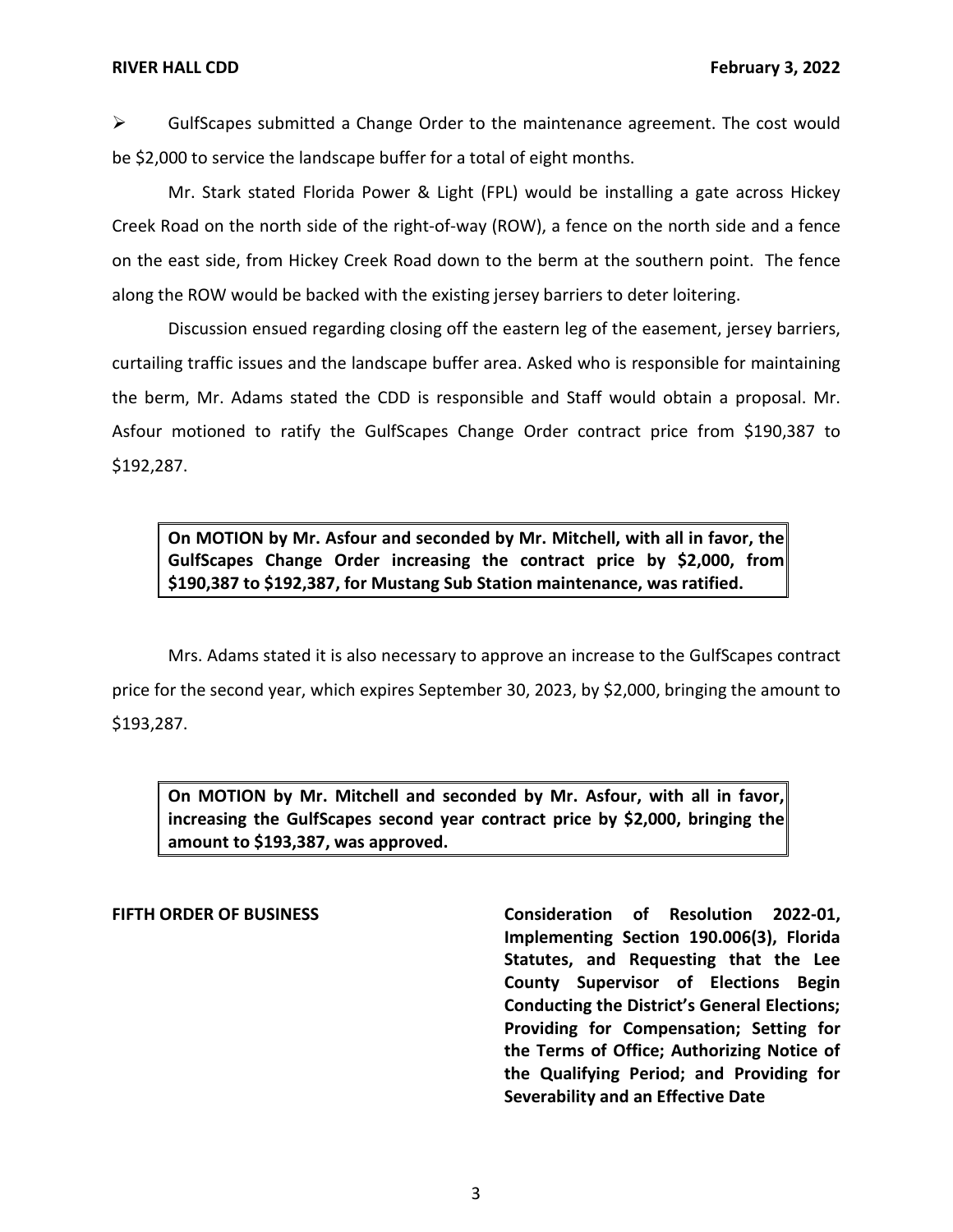Mr. Mitchell presented Resolution 2022-01 and read the title. As only two Seats will be up for election at the November 2022 General Election, the Notice of Qualifying Period for Candidates for the Board of Supervisors, attached to the Resolution, would be updated to change "three (3) seats" to "two (2) seats".

 **On MOTION by Mr. Asfour and seconded by Mr. Morash, with all in favor, Resolution 2022-01, as amended, Implementing Section 190.006(3), Florida Statutes, and Requesting that the Lee County Supervisor of Elections Begin Conducting the District's General Elections; Providing for Compensation; Setting for the Terms of Office; Authorizing Notice of the Qualifying Period; and Providing for Severability and an Effective Date, as amended, was adopted.** 

**SIXTH ORDER OF BUSINESS Continued Discussion: Shared Cost Agreement with Hampton Golf for Hog Removal** 

Mr. Willis reported the following:

 $\triangleright$  He conferred with Jim, of Hampton Golf (HG), a few weeks ago.

 $\triangleright$  His concerns were that he already utilized a vendor and was afraid that the CDD would price him out of it, he would lose his person and not be able to afford the CDD'S option.

 $\triangleright$  HG wants to make sure that the CDD is contracted and would receive the services that they previously paid for, with traps set on the golf course and in the preserves.

Mr. Mitchell stated he would like a Board Member to coordinate with the HOA and Association Managers to reach an agreement on the hog removal issue. Mr. Adams recalled that, at the previous meeting, it was proposed that the CDD only enter into an agreement with HG because the CDD already represents and collects assessments from the other parties, through annual assessments, and there is no reason for those entities to compensate the CDD.

Discussion ensued regarding forwarding notices to HG, Hampton Lakes, Cascades and Ashton Oaks regarding cost-sharing the hog removal contract. Mr. Willis would coordinate with Mr. Hagan on this effort and provide an update at the next meeting.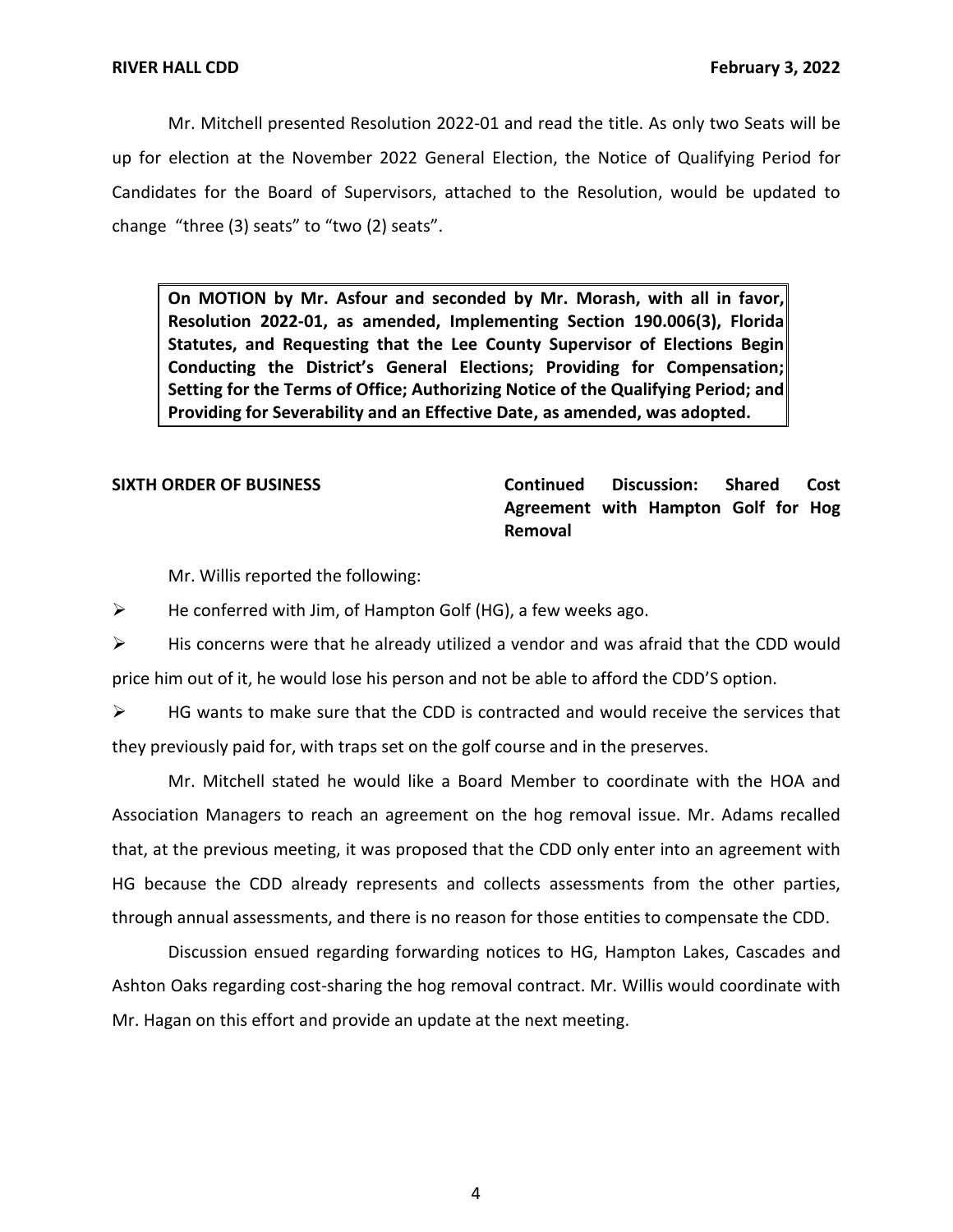**On MOTION by Mr. Asfour and seconded by Mr. Morash, with all in favor, coordinating with the HOAs and Hampton Golf to enter into a cost-sharing agreement to split the hog removal costs for a six-month period and authorizing Mr. Hagan to work with Mr. Willis on this project, was approved.** 

# **SEVENTH ORDER OF BUSINESS Acceptance of Unaudited Financial Statements as of December 31, 2021**

Mr. Adams presented the Unaudited Financial Statements as of December 31, 2021.

Mrs. Adams stated two items that would be carried out in Fiscal Year 2022 that are not in the budget are bushhogging, for \$11,650, and the hog trapper, at a cost of \$1,650 per month.

Mr. Adams stated the budget was created with an increase to fund balance of \$101,000 so there are sufficient funds to complete those two projects.

 **On MOTION by Mr. Asfour and seconded by Mr. Stark, with all in favor, the Unaudited Financial Statements as of December 31, 2021, were accepted.** 

EIGHTH ORDER OF BUSINESS **Approval of January 6, 2022** Regular **Meeting Minutes** 

 Mr. Mitchell presented the January 6, 2022 Regular Meeting Minutes. The following changes were made:

Line 25 and throughout: Change "Migliardi" to "Migliori"

Line 66: Change "Mr. Stark" to "Mr. Mitchell"

 **On MOTION by Mr. Morash and seconded by Mr. Mitchell, with all in favor, the January 6, 2022 Regular Meeting Minutes, as amended, were approved.** 

### **NINTH ORDER OF BUSINESS** Staff Reports

# **A. District Engineer:** *Hole Montes*

Mr. Krebs reported the following:

➢ The fire station filed a permit request with the South Florida Water Management District (SFWMD).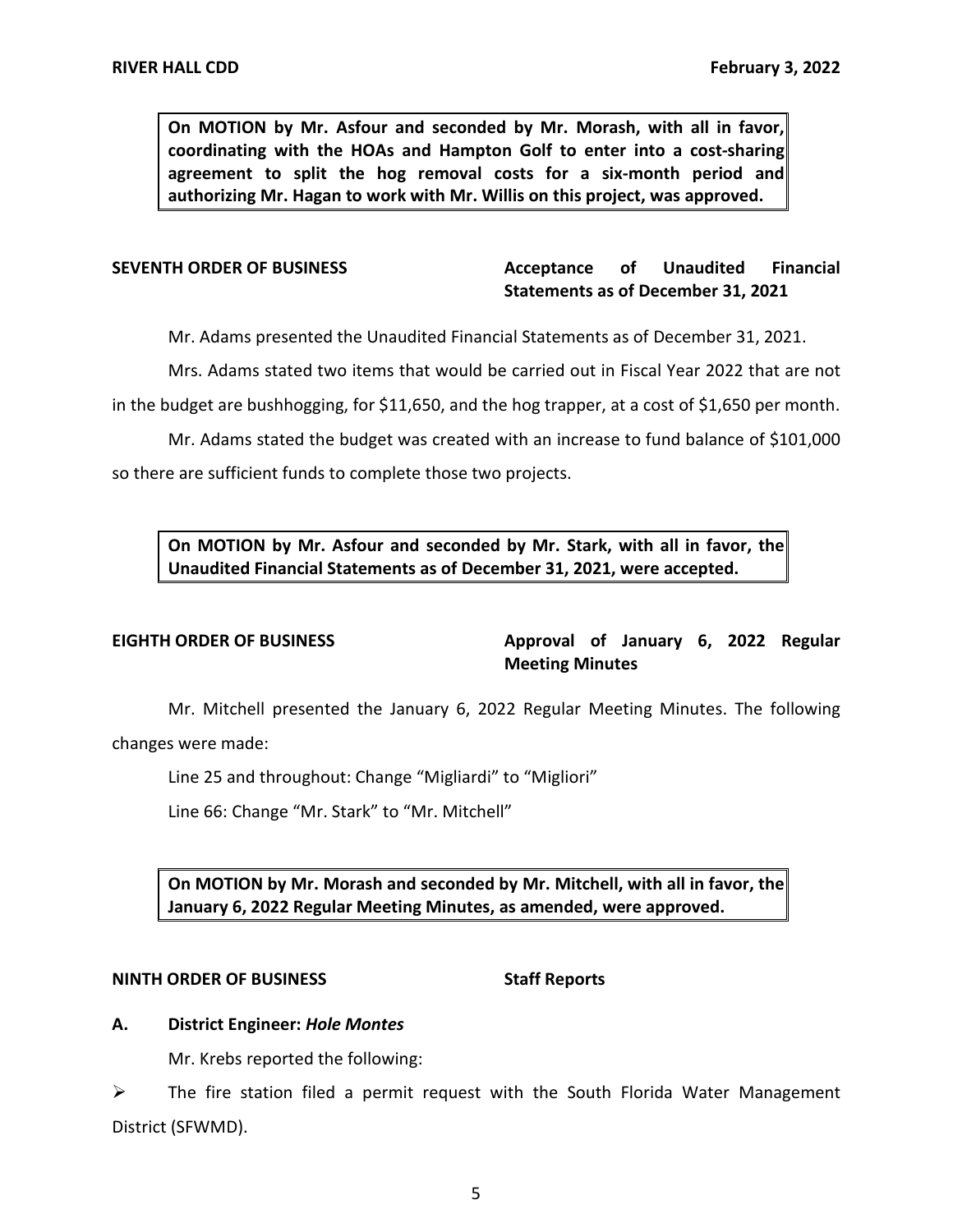$\triangleright$  During the monthly Lee County NPDES meeting, it was noted that a resident installed a pet septic system in their backyard. Mr. Krebs inspected the property and recommended removal of the system. Mrs. Adams sent a letter to the resident with the District Engineer's recommendation and has yet to receive a response.

 $\triangleright$  A control structure needs to be monitored because the concrete is starting to crack.

Ms. Shown voiced her opinion that if every resident placed a septic tank bucket in their backyards, the CDD would then have an issue with waste. Mr. Krebs stated, unless the tanks are in an area that the CDD maintains, it is not an issue.

# **B. District Counsel:** *Coleman, Yovanovich & Koester*

### • **Update: Fence Installation in Portico**

Mr. Urbancic discussed two bills from this Florida Legislative session that he is monitoring; he would continue monitoring the bills and provide an update at the next meeting.

## **C. District Manager:** *Wrathell, Hunt and Associates, LLC*

Mr. Adams stated that he attended a follow up meeting with three River Hall Elementary representatives regarding traffic stacking onto the Parkway during parent pickup. The group discussed increased traffic at the school, the mask mandate, busing issues, on-site improvements, restrictions related to the three lanes of traffic and adding a 16.5'-wide deceleration lane for stacking traffic off the two travel lanes. Mr. Adams would confer with Mr. Krebs regarding the options considered, report to the group and visit the site again.

The Board and Staff discussed the options, utility lines, excess land, future school expansion, the bike path, easement and engaging law enforcement to issue parking tickets.

### • **NEXT MEETING DATE: March 3, 2022 at 3:30 P.M.**

### o **QUORUM CHECK**

All Supervisors confirmed their attendance at the March 3, 2022 meeting.

# **D. Operations Manager:** *Wrathell, Hunt and Associates, LLC*

Mr. Willis reported the following:

 $\triangleright$  Bushhogging: An estimate would be presented at the next meeting.

➢ Holiday Lighting: The vendor solved the labor issues and re-committed for the next holiday decorating season. Proposals for entry decorative pillars and concrete face plates are pending.

6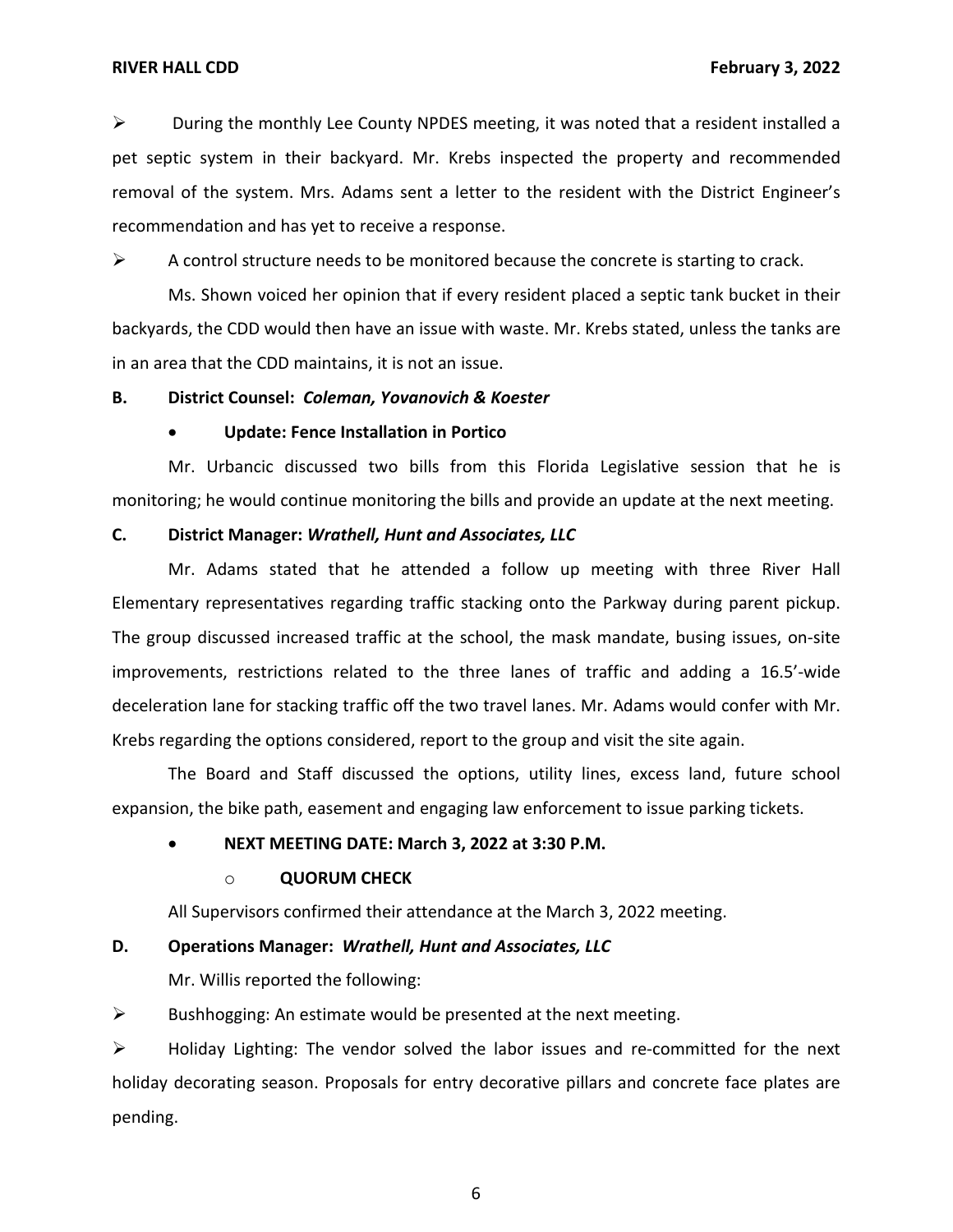Mrs. Adams stated that the MRI pipe inspection project in the Cascades would commence next week.

**TENTH ORDER OF BUSINESS Public Comments: Non-Agenda Items** *(3 minutes per speaker)* 

There were no public comments.

# **ELEVENTH ORDER OF BUSINESS Supervisors' Comments/Requests**

A Board Member recapped that the Developer rezoning meeting was scheduled for February 9, 2022 and Mr. Willis would coordinate with Mr. Hagen regarding cost-sharing hog removal costs.

# **TWELFTH ORDER OF BUSINESS Adjournment**

 **On MOTION by Mr. Morash and seconded by Mr. Asfour, with all in favor, the meeting adjourned at 4:54 p.m.** 

# [SIGNATURES APPEAR ON THE FOLLOWING PAGE]